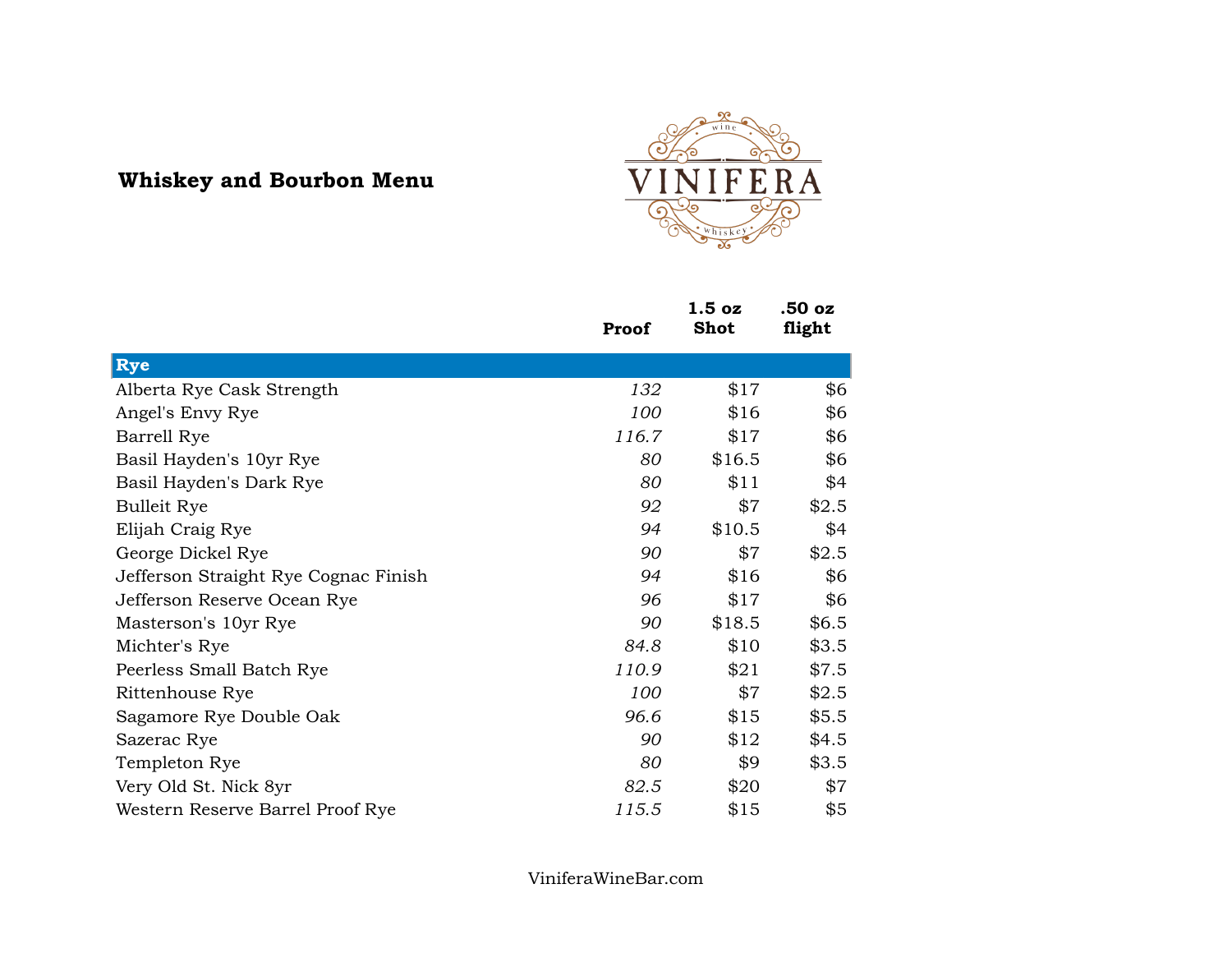| WhistlePig 6yr "PiggyBack"   | 96    | \$12.5 | \$4.5  |
|------------------------------|-------|--------|--------|
| WhistlePig 10yr              | 100   | \$18   | \$6.5  |
| WhistlePig 12yr              | 86    | \$19   | \$6.5  |
| WhistlePig 15 yr             | 92    | \$29   | \$10   |
| WhistlePig Farm Stock Crop 3 | 86    | \$17.5 | \$6    |
| WhistlePig Road Stock        | 86    | \$15   | \$5.5  |
| Wild Turkey 101 Rye          | 101   | \$9    | \$3.5  |
| Wild Turkey Rare Breed Rye   | 112.2 | \$15   | \$5.5  |
| Willet Estate Black Cap Rye  | 104   | \$31   | \$10.5 |
| Willett Rye                  | 111.6 | \$14.5 | \$5    |
| Woodford Reserve Rye         | 90.4  | \$14   | \$5    |
| <b>Bourbon</b>               |       |        |        |
| 1792 Small Batch             | 93.7  | \$9    | \$3.5  |
| Ancient Age Ancient 10 star  | 90    | \$7    | \$2.5  |
| Angel's Envy                 | 86.6  | \$12   | \$4.5  |
| Baker's 7 Single Barrel      | 107   | \$14.5 | \$5    |
| <b>Bardtown Fusion</b>       | 100   | \$14   | \$5    |
| <b>Barrel Bourbon</b>        | 114   | \$15   | \$5.5  |
| Basil Hayden's               | 80    | \$10   | \$3.5  |
| Basil Hayden Subtle Smoke    | 80    | \$15   | \$5.5  |
| Basil Hayden Toast           | 86    | \$15   | \$5.5  |
| Basil Hayden 10yr            | 80    | \$16.5 | \$6    |
| <b>Belle Meade Classic</b>   | 90.4  | \$12   | \$4.5  |
| <b>Belle Meade Reserve</b>   | 108.3 | \$14.5 | \$5    |
| Benchmark                    | 80    | \$7    | \$2.5  |
| Bibb & Tucker 6yr            | 92    | \$14   | \$5    |
| Blade & Bow                  | 91    | \$16   | \$5.5  |
| Blanton's Original           | 93    | \$25   | \$9    |
| Booker's                     | 128.5 | \$15   | \$5.5  |
| <b>Buffalo Trace</b>         | 90    | \$12   | \$4.5  |
| <b>Bulleit</b>               | 90    | \$7    | \$2.5  |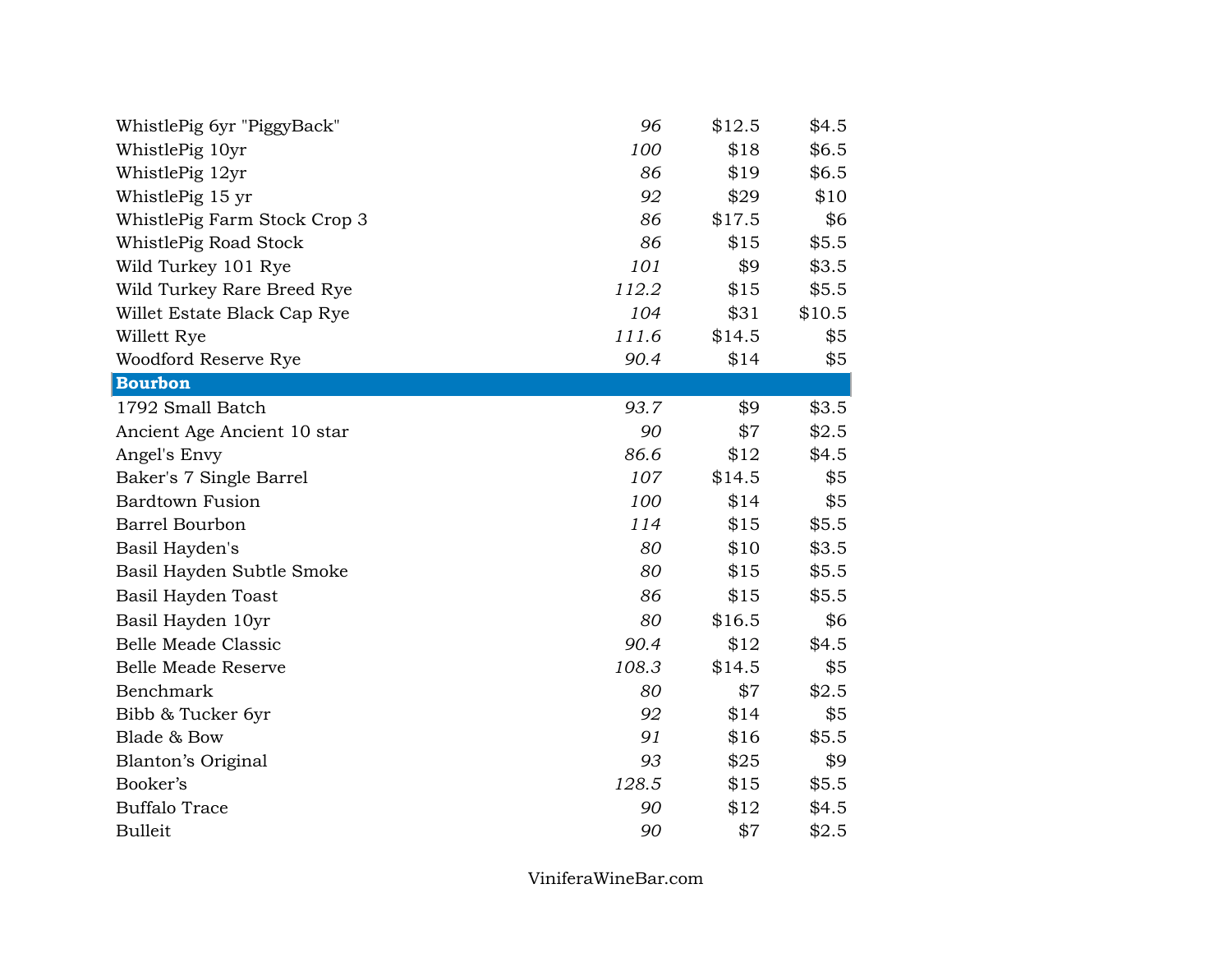| Bulleit 10yr                                      | 91.2 | \$10   | \$3.5 |
|---------------------------------------------------|------|--------|-------|
| Calumet 15yr                                      | 105  | \$19   | \$6.5 |
| Chicken Cock                                      | 90   | \$14   | \$5   |
| Eagle Rare 10yr                                   | 90   | \$14   | \$5.0 |
| E.H Taylor Small Batch                            | 100  | \$19.5 | \$8.5 |
| Elijah Craig Small Batch                          | 94   | \$8    | \$3   |
| Elijah Craig Small Batch (Apple Cinnamon Infused) | 94   | \$8    | \$3   |
| Elmer T Lee                                       | 90   | \$27   | \$9.5 |
| Evan Williams Single Barrel                       | 86.6 | \$11   | \$4   |
| Evan Williams Black                               | 86   | \$7    | \$2.5 |
| <b>Four Roses</b>                                 | 80   | \$6.5  | \$2.5 |
| Four Roses Single Barrel                          | 100  | \$10   | \$3.5 |
| Four Roses Small Batch                            | 90   | \$10   | \$3.5 |
| Four Roses Small Batch Select                     | 104  | \$15   | \$5.5 |
| Heaven Hill Bottle in Bond                        | 100  | \$13   | \$4.5 |
| Henry McKenna Bottled in Bond                     | 100  | \$14   | \$5   |
| Horse Soldier Barrel Strength                     | 122  | \$17   | \$6   |
| I W Harper Cabernet Cask                          | 90   | \$15   | \$5.5 |
| I. W. Harper                                      | 82   | \$10   | \$3.5 |
| Jefferson's Ocean                                 | 90   | \$14.5 | \$5   |
| Jefferson Reserve Twin Oak                        | 90.2 | \$16   | \$6   |
| Jefferson Reserve Pritchard Hill                  | 90.2 | \$15.5 | \$5.5 |
| Jefferson Reserve Old Rum Cask                    | 90.2 | \$14   | \$5   |
| Jefferson Reserve Single Barrel                   | 100  | \$13   | \$4.5 |
| Jefferson's Reserve                               | 90   | \$12.5 | \$4.5 |
| Jefferson's Very Small Batch                      | 82.3 | \$9.5  | \$3.5 |
| Jim Beam                                          | 80   | \$7    | \$2.5 |
| Joseph Magnus                                     | 100  | \$15.5 | \$5.5 |
| Knob Creek                                        | 100  | \$8    | \$3   |
| Knob Creek Single Barrel                          | 120  | \$12.5 | \$4.5 |
| Knob Creek 2001 Batch #1                          | 100  | \$24   | \$8.5 |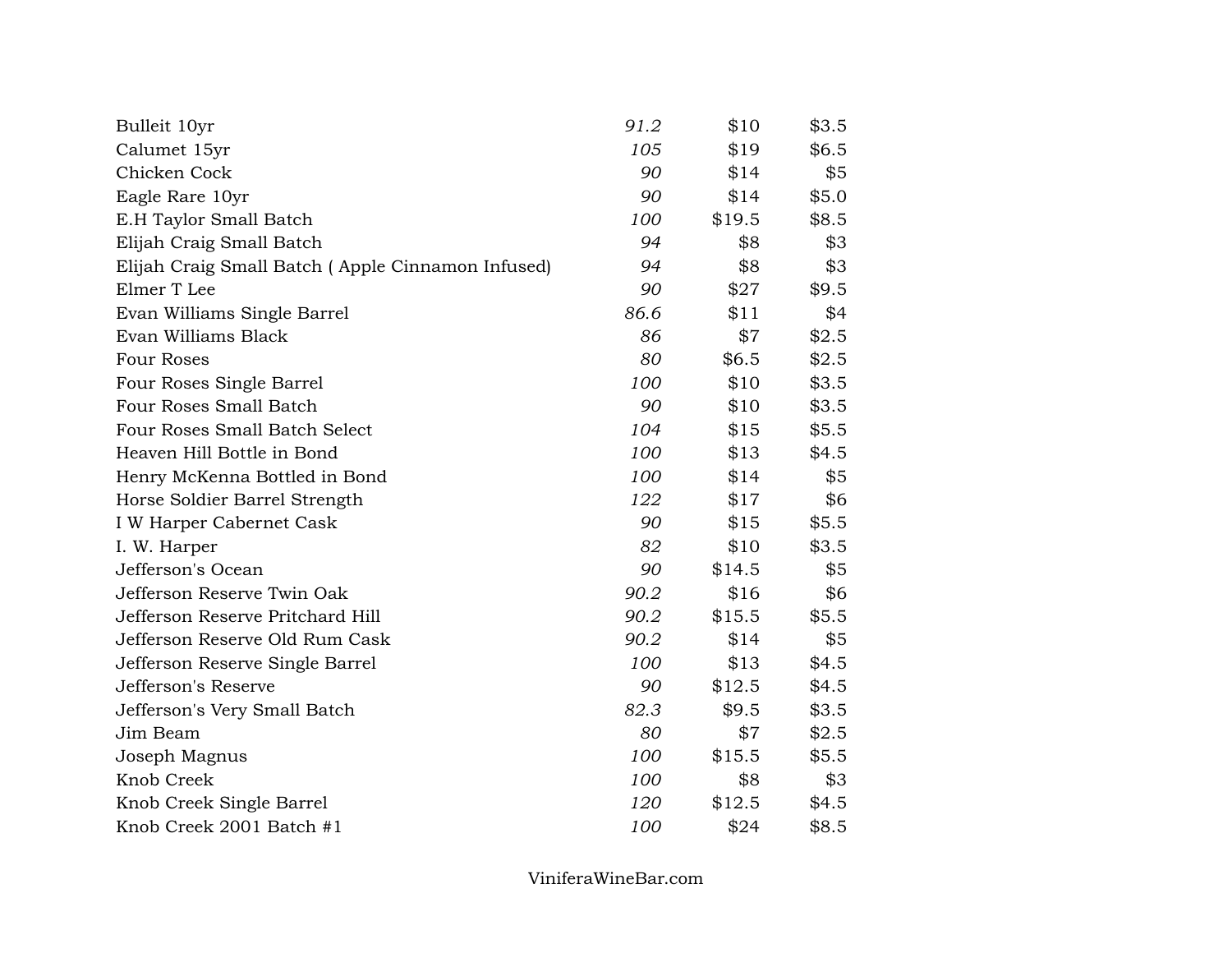| Knob Creek 15yr                 | 100   | \$18   | \$6.5  |
|---------------------------------|-------|--------|--------|
| Larceny Barrel Proof            | 122.6 | \$15   | \$5.5  |
| Larceny                         | 92    | \$7    | \$2.5  |
| Maker's Mark                    | 90    | \$7    | \$2.5  |
| Michter's Small Batch           | 91.4  | \$10   | \$3.5  |
| Murray Hill Club                | 103   | \$18   | \$6.5  |
| Noah's Mill                     | 114.3 | \$15.5 | \$5.5  |
| Old Elk Single Barrel           | 110   | \$14.0 | \$5.0  |
| Old Ezra 7yr Barrel Strength    | 117   | \$15.5 | \$5.5  |
| Old Forester 1870               | 90    | \$10   | \$3.5  |
| Old Forester 1897               | 100   | \$15   | \$5.5  |
| Old Forest 1910                 | 100   | \$14   | \$5    |
| Old Forester Single Barrel OH   | 100   | \$14   | \$5    |
| Old Forester 1920               | 115   | \$14.5 | \$5    |
| Old Forester Statesman          | 95    | \$14   | \$5    |
| Old Forester Signature          | 100   | \$7    | \$2.5  |
| Old Grand Dad                   | 100   | \$7    | \$2.5  |
| Old Grand Dad 114               | 114   | \$8    | \$3    |
| Old Rip Van Winkle 10yr         | 107   | \$75   | \$26   |
| Rabbit Hole PX Sherry Cask      | 93    | \$14.5 | \$5    |
| Rabbit Hole Heigold             | 95    | \$14.5 | \$5    |
| Thomas S. Moore Cabernet Cask   | 97    | \$16   | \$5.5  |
| Thomas S. Moore Chardonnay Cask | 97    | \$16   | \$5.5  |
| Thomas S. Moore Port Cask       | 98.9  | \$16   | \$5.5  |
| Weller Antique                  | 107   | \$10   | \$3.5  |
| Weller Special Reserve          | 90    | \$7.5  | \$3    |
| Wellers Full Proof              | 114   | \$29   | \$10   |
| Weller Single Barrel            | 97    | \$46   | \$15.5 |
| Western Reserve 14yr            | 93    | \$16   | \$6    |
| Wheat Penny Barrel Proof        | 115   | \$13   | \$4.5  |
| Widow Jane 13yr                 | 93    | \$17   | \$6    |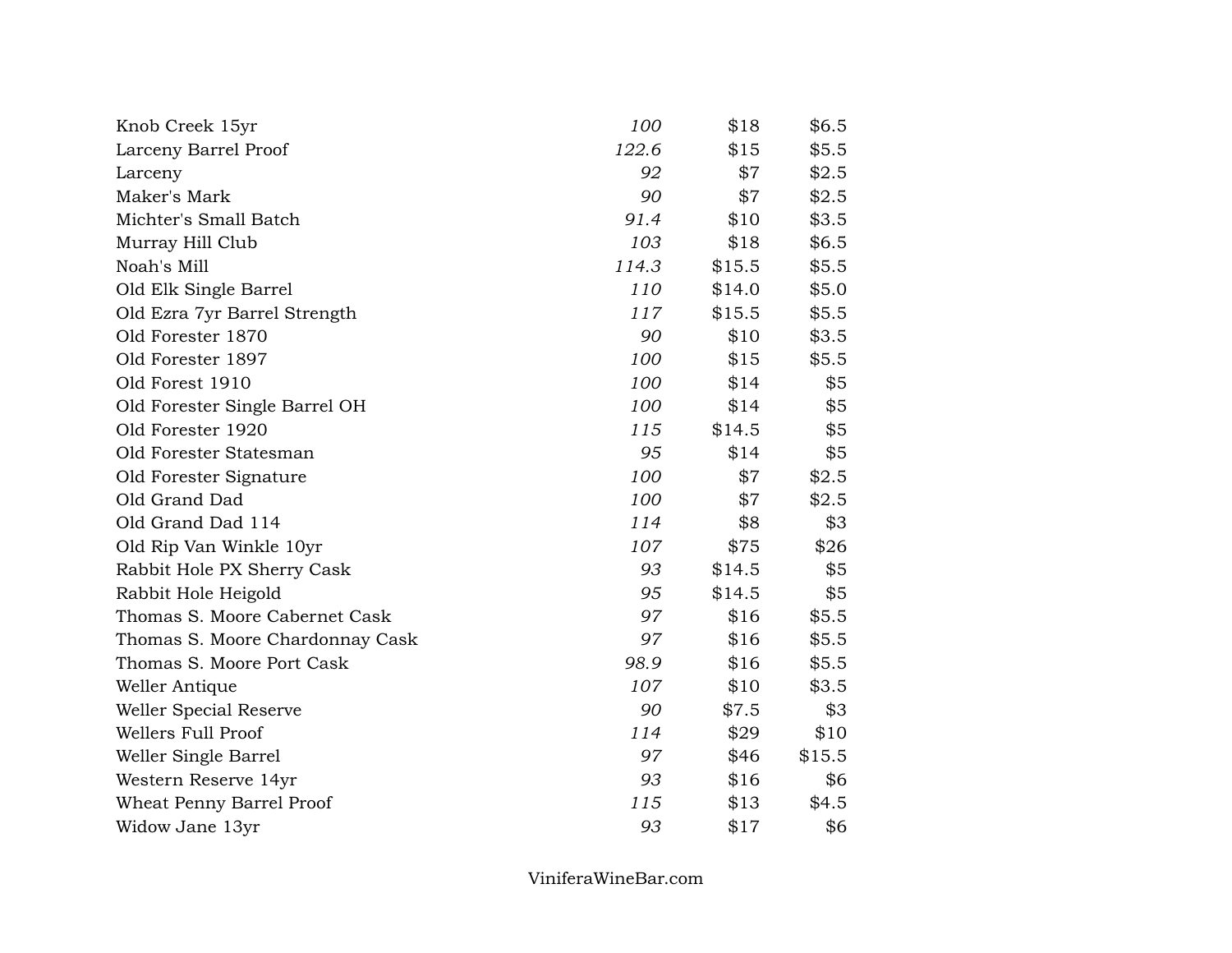| Wild Turkey Master One                 | 101   | \$32   | \$11   |
|----------------------------------------|-------|--------|--------|
| Wild Turkey Single Barrel              | 101   | \$15   | \$5.5  |
| Wild Turkey Rare Breed                 | 116.8 | \$11   | \$4    |
| Willett Pot Still                      | 94    | \$14.5 | \$5    |
| Woodford Master (5 malt stouted mash)  | 90.4  | \$24   | \$8.5  |
| <b>Woodford Reserve</b>                | 86.4  | \$9    | \$3.5  |
| Woodford Reserve Double Oaked          | 90.4  | \$13   | \$4.5  |
| <b>American</b>                        |       |        |        |
| Barrell American Vatted Malt           | 117.5 | \$15.5 | \$5.5  |
| <b>Barrell Dovetail</b>                | 122.9 | \$16.5 | \$6    |
| Barrell New Year's 2020                | 113.9 | \$15   | \$5.5  |
| <b>Barrell Seagrass</b>                | 119.3 | \$16   | \$5.5  |
| Barell Madiera                         | 113.3 | \$15   | \$5.5  |
| Barell Armida                          | 113.7 | \$15   | \$5.5  |
| George Dickel 15yr Sinle Barrel        | 93.4  | \$14   | \$5    |
| George Dickel Barrel Select            | 86    | \$10   | \$3.5  |
| George Dickel Bottled in Bond 11yr     | 100   | \$11   | \$4    |
| George Dickel No. 8                    | 80    | \$7    | \$2.5  |
| George Dickel No. 12                   | 90    | \$7    | \$2.5  |
| Heaven's Door Redbreast                | 100   | \$16.5 | \$6    |
| Heaven's Door Highway 61 Blend         | 93.6  | \$15   | \$5.5  |
| Heaven's Door Double Barrel            | 100   | \$15   | \$5.5  |
| Heaven's Door Tennessee Bourbon        | 90    | \$15   | \$5.5  |
| High Bank Whiskey War Barrel Proof     | 118.5 | \$14   | \$5    |
| High Bank Whiskey War                  | 88    | \$11   | \$4    |
| <b>Jack Daniels</b>                    | 80    | \$7    | \$2.5  |
| Jefferson's Chef's Colaboration        | 90    | \$14.5 | \$5    |
| Parkers 11yr Wheat Heritage collection | 122   | \$55   | \$18.5 |
| Stranahans Colorado Whiskey            | 94    | \$13   | \$4.5  |
| Tin Cup                                | 84    | \$9    | \$3.5  |
| Uncle Nearest 1856                     | 100   | \$13   | \$4.5  |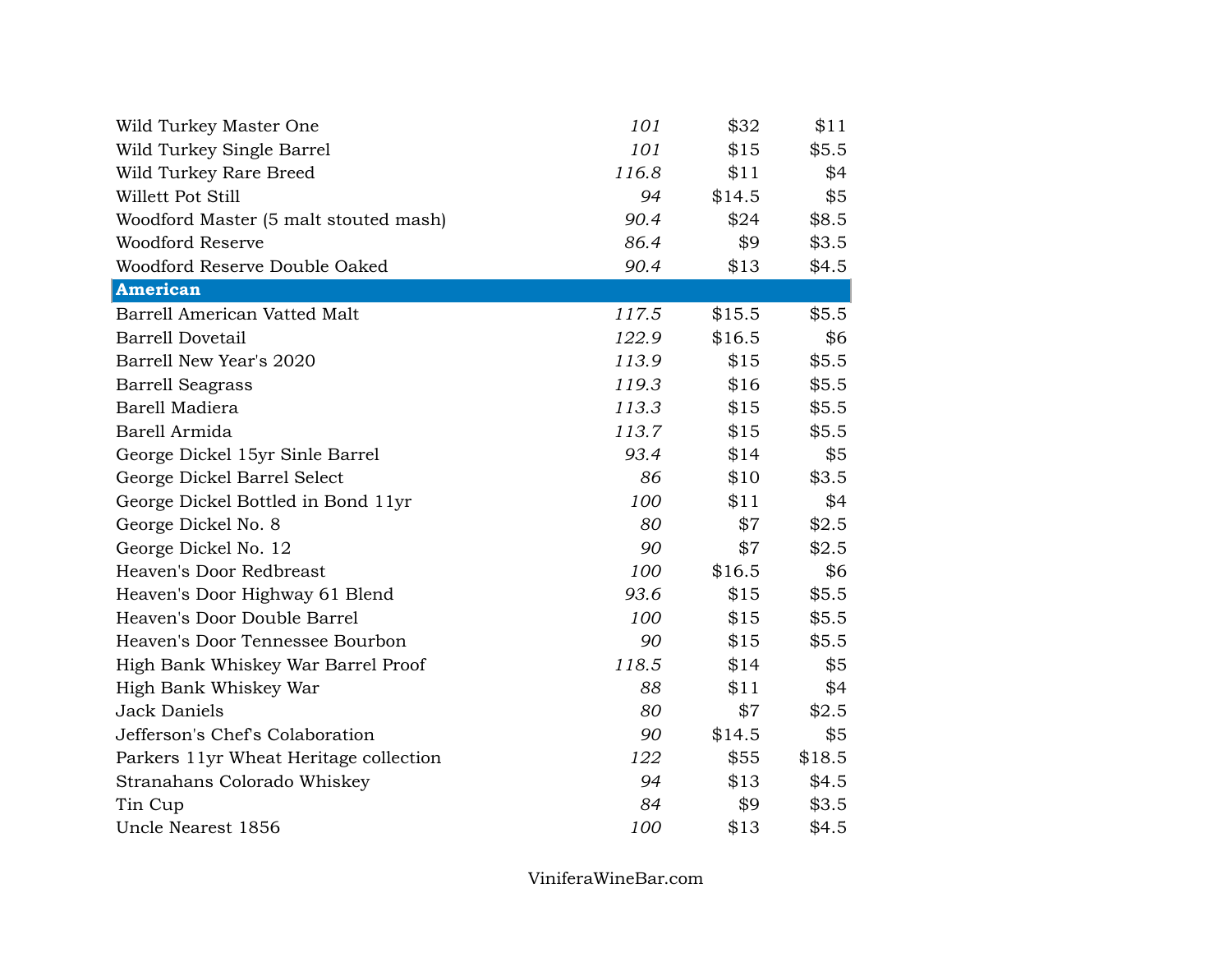| <b>World</b>                  |       |        |       |
|-------------------------------|-------|--------|-------|
| Canada                        |       |        |       |
| Crown Royal Reserve           | 80    | \$12   | \$4.5 |
| Crown Royal                   | 80    | \$7    | \$2.5 |
| <b>Ireland</b>                |       |        |       |
| Bushmills Single Malt 10yr    | 80    | \$12   | \$4.5 |
| Jameson                       | 80    | \$7    | \$2.5 |
| Paddy's                       | 80    | \$7    | \$2.5 |
| Redbreast 12yr                | 80    | \$15.5 | \$5.5 |
| Tullamore Dew                 | 80    | \$7    | \$2.5 |
| Tullamore Dew 12yr            | 80    | \$14.5 | \$5   |
| Japan                         |       |        |       |
| Hibiki (Out of Stock)         | 86    | \$18   | \$6.5 |
| Toki                          | 86    | \$9    | \$3.5 |
| Tottori                       | 86    | \$11   | \$4   |
| <b>Scotland</b>               |       |        |       |
| Ardbeg 10yr                   | 92    | \$13   | \$4.5 |
| Ardbeg Uigeadail              | 108.4 | \$15   | \$6   |
| Glenfiddich 12yr              | 80    | \$11   | \$4   |
| Glenlivet 15yr                | 80    | \$16   | \$5.5 |
| Johnnie Walker Black Label    | 84    | \$14   | \$5   |
| Johnnie Walker Blue Label     | 80    | \$32   | \$11  |
| Lagavulin 16yr (Out of Stock) | 86    | \$15.5 | \$5.5 |
| Lagavulin 8yr                 | 96    | \$15.0 | \$5.0 |
| Macallan 12yr                 | 86    | \$15.5 | \$5.5 |
| Monkey Shoulder               | 80    | \$8    | \$3   |
| Oban 14yr                     | 86    | \$16.5 | \$6   |
| Talisker Storm                | 91.6  | \$16.5 | \$6   |
|                               |       |        |       |
| Cognac                        |       |        |       |
| Remy Martin XO                |       | \$28   | \$9.5 |